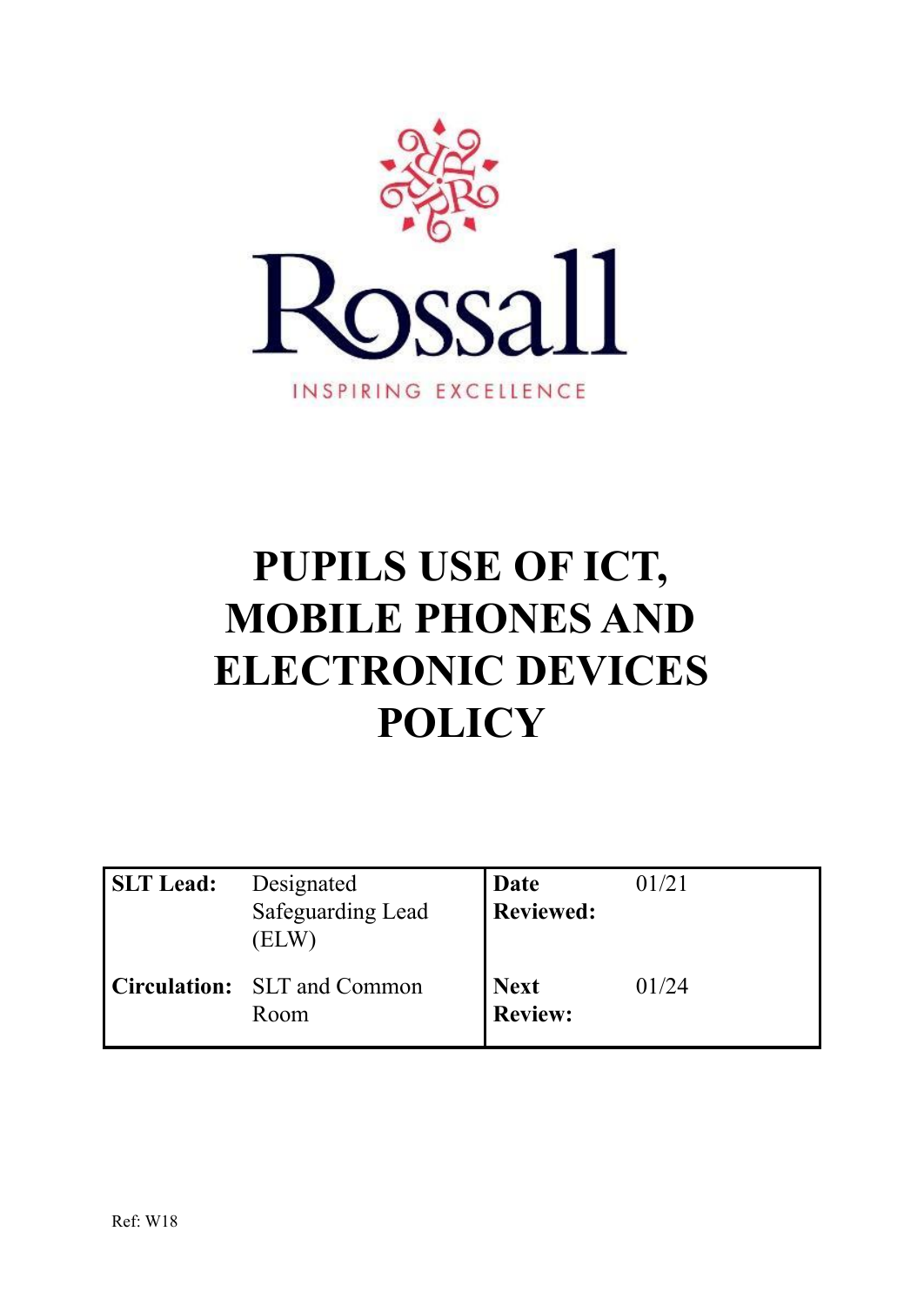## **ROSSALL SCHOOL**

## **POLICY FOR THE USE OF ICT, MOBILE PHONES AND OTHER ELECTRONIC DEVICES**

#### **ICT** in the Curriculum

Technology has transformed the entire process of teaching and learning at Rossall School. It is a crucial component of every academic subject. Year 7-11 pupils have a school owned iPad and many of our classrooms are equipped with electronic whiteboards, projectors, computers and interactive touch screens. We have ICT suites in the school and pupils may use the machines there and in the library for private study. All our boarding houses are equipped with computers and have WiFi coverage.

All of our pupils are taught how to research on the internet and to evaluate sources. They are educated into the importance of evaluating the intellectual integrity of different sites, and why some apparently authoritative sites need to be treated with caution. Some sites that appear to be serious, impartial, historical sites, actually masquerade as sources of racist, homophobic, jihadist or other propaganda. Some free, on-line encyclopaedias do not evaluate or screen the material posted on them.

#### The role of technology in our pupils' lives

Technology plays an enormously important part in the lives of all young people. Sophisticated games consoles and portable gaming devices, together with data-enabled mobile phones and broadband dongles provide unlimited access to the internet, to SMS messages, to blogging services, to video calling, to wikis (collaborative web pages), to chat rooms, to social networking sites and video sharing sites.

This communications revolution gives young people unrivalled opportunities. It also brings risks. It is an important part of our role at Rossall to teach our pupils how to stay safe in this environment and how to avoid making themselves vulnerable to a range of risks, including identity theft, bullying, harassment, grooming, stalking and abuse. They also need to learn how to avoid the risk of exposing themselves to subsequent embarrassment.

#### Role of our technical staff

With the explosion in technology, we recognise that blocking and barring sites is no longer adequate. We need to teach all of our pupils to understand why they need to behave responsibly if they are to protect themselves. This aspect is a role for our Designated Senior Person and our pastoral staff. Our technical staff have a key role in maintaining a safe technical infrastructure at the school and in keeping abreast with the rapid succession of technical developments. They are responsible for the security of our ICT infrastructure, our data and for advising and training our teaching and administrative staff in the use of ICT. They monitor the use of the internet and infrastructure and will report inappropriate usage to the pastoral staff.

#### Role of our Designated Senior Lead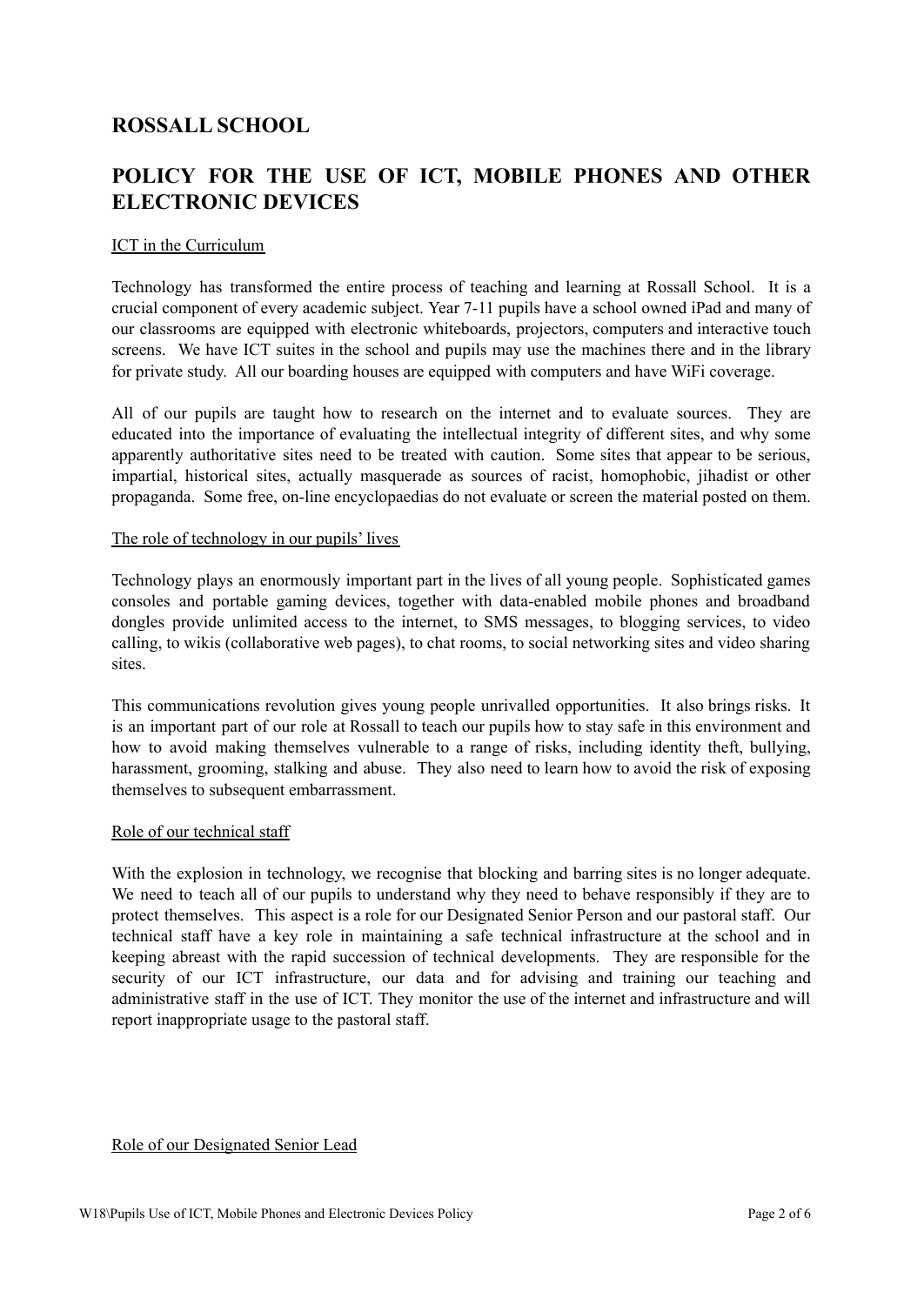We recognise that internet safety is a child protection and general safeguarding issue. Our DSL has been trained in the safety issues involved with the misuse of the internet and other mobile electronic devices.

They work closely with the Local Safeguarding Children's Board (LSCB) and other agencies in promoting a culture of responsible use of technology, that is consistent with the ethos of Rossall School. All of the staff with pastoral responsibilities will receive training in e-safety issues. The school's comprehensive PSHE programme on e-safety is the DSL's responsibility. They will ensure that all year groups in the school are educated in the risks and the reasons why they need to behave responsibly online. It is DSL's responsibility to handle allegations of misuse of the internet.

#### Misuse: Statement of Policy

We will not tolerate any illegal material, and will always report illegal activity to the police and/or the Local Child Safeguarding Board (LCSB). If we discover that a child or young person is at risk as a consequence of online activity, we may seek assistance from the Child Exploitation and Online Protection Unit (CEOP). We will impose a range of sanctions on any pupil who misuses technology to bully, harass or abuse another pupil in line with our anti-bullying policy.

#### Involvement with parents and guardians

We seek to work closely with parents and guardians in promoting a culture of e-safety. We will always contact you if we have any worries about your son or daughter's behaviour in this area, and we hope that you will feel able to share any worries with us. We recognise that not all parents and guardians may feel equipped to protect their son or daughter when they use electronic equipment at home. We are willing to arrange discussion evenings for parents when an outside specialist will offer advice about the potential hazards of this ubiquitous technology, and the practical steps that parents can take to minimise the potential dangers to their sons and daughters without curbing their natural enthusiasm and curiosity.

#### Charter for the Safe Use of Internet and Electronic Devices at Rossall School

*"Children and young people need to be empowered to keep themselves safe. This isn't just about a top-down approach. Children will be children - pushing boundaries and taking risks. At a public swimming pool we have gates, put up signs, have lifeguards and shallow ends; but we also teach children how to swim."* Dr Tanya Byron "Safer Children in a digital world: the report of the Byron Review".

E-safety is a whole school responsibility, and at Rossall School, the staff and pupils have adopted the following charter for the safe use of the internet inside the school:

#### Cyberbullying

- Cyberbullying is a particularly pernicious form of bullying, because it can be so pervasive and anonymous. There can be no safe haven for the victim, who can be targeted at any time or place. Our school's anti-bullying policy describes our preventative measures and the procedures that will be followed when we discover cases of bullying.
- Proper supervision of pupils plays an important part in creating a safe ICT environment at school; but everyone needs to learn how to stay safe outside the school.
- We value all of our pupils equally. It is part of the ethos of Rossall School to promote considerate behaviour, and to value diversity.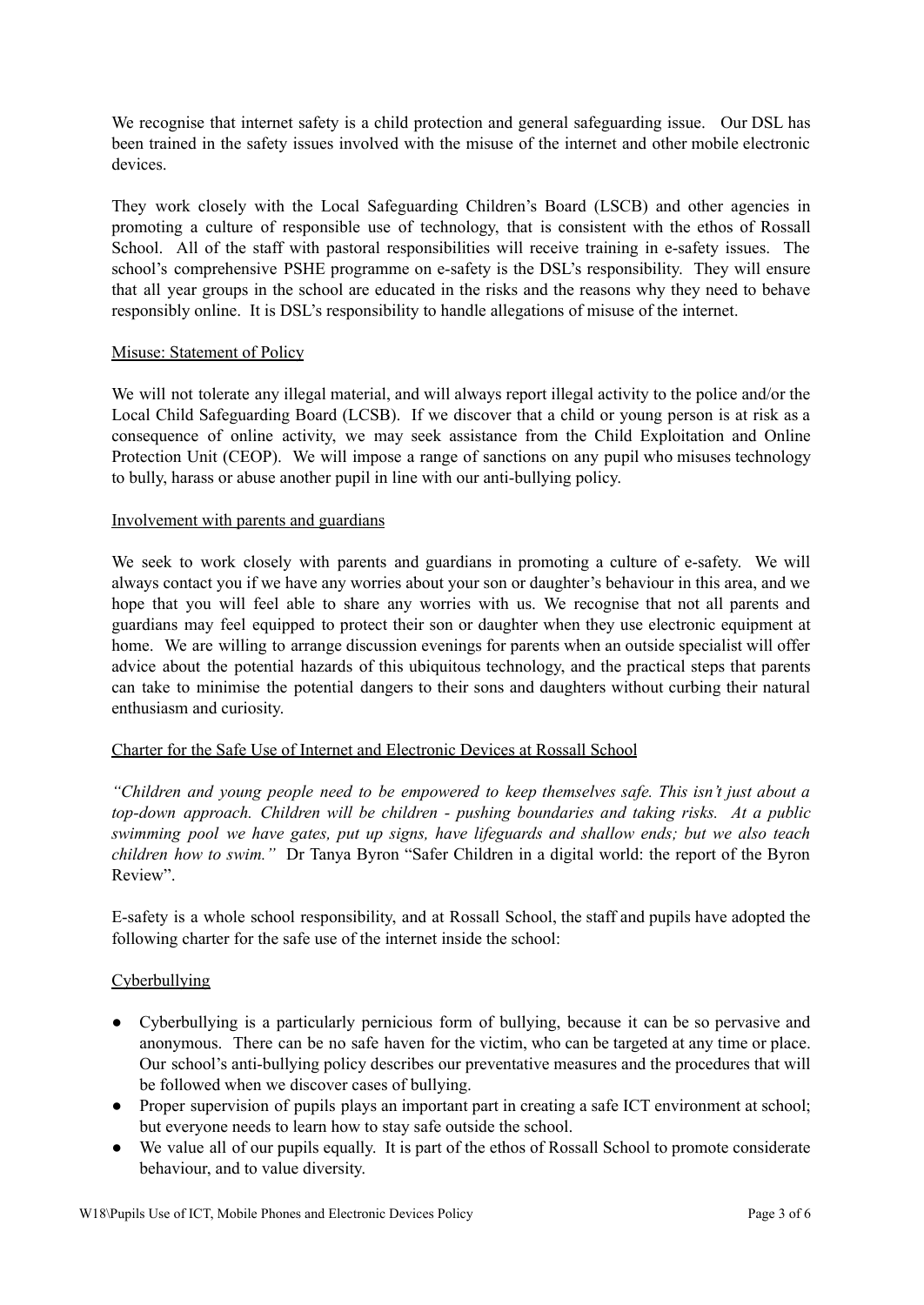• Bullying and harassment in any form should always be reported to a member of staff. It is never the victim's fault, and he or she should not be afraid to come forward.

#### Online Gambling

Online gambling is not permitted at the school either on the school's network or on private devices.

#### Treating Other Users with Respect

- We expect pupils to treat staff and each other online with the same standards of consideration and good manners as they would in the course of face to face contact. They should always follow the school's Rules and Regulations [copies of which are available to parents on the website or as a hard copy from Reception].
- We expect a degree of formality in communications between staff and pupils, and would not normally expect them to communicate with each other by text or mobile phones. When staff communicate with pupils via email, this must be through their school account. Guidelines are given to staff in the Staff Code of Conduct and in the Common Room Handbook. Our policy on Educational Visits explains the circumstances when communication by mobile phone may be appropriate. In such circumstances, staff use school personal mobiles but pupils' mobile numbers are deleted at the end of the visit and pupils are instructed to delete staff numbers.
- Everyone has a right to feel secure and to be treated with respect, particularly the vulnerable. Harassment and bullying will not be tolerated. Our Anti-bullying policy is available on the website or as a hard copy from Reception. The school is strongly committed to promoting equal opportunities for all, regardless of race, gender, gender orientation or physical disability.
- All pupils are encouraged to look after each other, and to report any concerns about the misuse of technology, or worrying issues to a member of the pastoral staff. The use of cameras on mobile phones is not allowed in washing and changing areas.

#### Keeping the School Network Safe

- Certain sites and categories of sites are blocked by our filtering system and our ICT Support Team monitors pupils' use of the network.
- Our email provider blocks SPAM and certain attachments.
- We have strong endpoint protection on our network, which is operated by the ICT Support Team.
- Any member of staff or pupil, who wishes to connect a removable device, such as an external hard drive or USB device, to the school's network, can do so.

#### Promoting Safe Use of Technology

Pupils of all ages are encouraged to make use of the excellent online resources that are available from sites such as:

- Childnet International [\(www.childnet.com](http://www.childnet.com))
- Digizen [\(www.digizen.org\)](http://www.digizen.org)
- Cyberbullying ([cyberbullying.org](https://cyberbullying.org/))
- E-Victims ([www.e-victims.org\)](http://www.e-victims.org)
- Bullying UK ([www.bullying.co.uk\)](http://www.bullying.co.uk)

In PSHE lessons pupils cover the different hazards on the internet, such as grooming, stalking, abuse, bullying, harassment and identity theft. Guidance covers topics such as saving yourself from future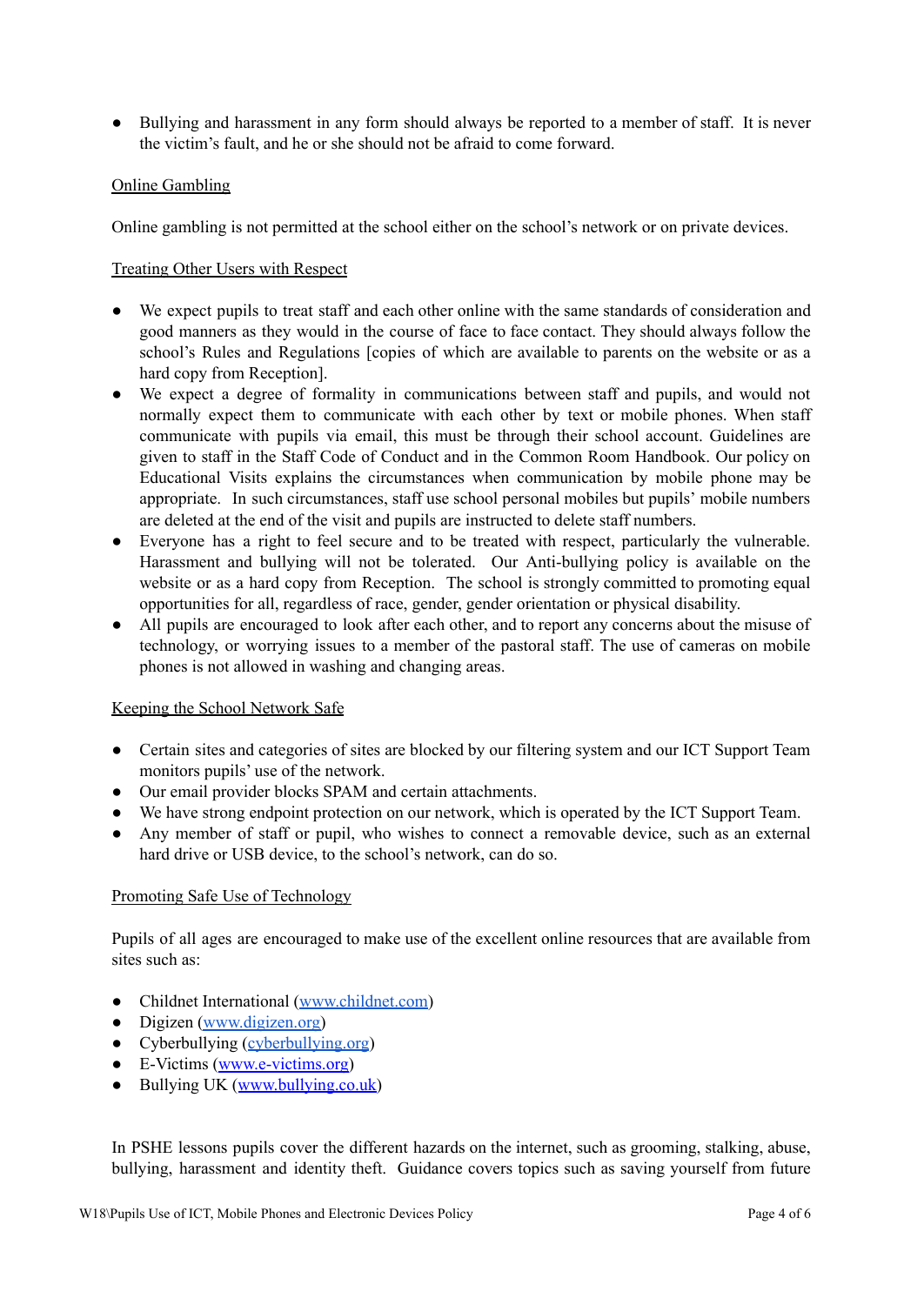embarrassment, explaining that any blog or photograph posted onto the internet is there permanently. Anything that has been deleted may be cached in a search engine, company server or internet archive and cause embarrassment years later.

#### Safe Use of Personal Electronic Equipment

- Our guidance is that no one should put anything online that they would not say or send to their grandmother!
- We offer guidance on the safe use of social networking sites and cyberbullying in PSHE lessons, which covers blocking and removing contacts from "buddy lists".
- Our PSHE lessons include guidance on how pupils can identify the signs of a cyber-stalker, and what they should do if they are worried about being harassed or stalked online.
- We offer guidance on keeping names, addresses, passwords, mobile phone numbers and other personal details safe. Privacy is essential in the online world.
- We give guidance on how to keep safe at home, by securing your home wireless network, not opening unknown attachments and reporting any illegal content. Similarly we cover how a mobile phone filter can be activated, and how to block nuisance callers.
- We give advice on avoiding the attraction of online gambling, which is not permitted at Rossall School.

#### Considerate Use of Electronic Equipment

- Mobile phones, ipods and other personal electronic devices should be switched off and stored securely during the school day. They may be used during lunch times and in boarding houses after school.
- Staff may confiscate personal equipment that is being used during the school day for periods of up to 3 days.
- Sanctions may be imposed on pupils who use their electronic equipment without consideration for others.

We expect all pupils to adhere to this charter for the safe use of the internet. Copies are given to all pupils and their parents, and we may impose sanctions for the misuse, or attempted misuse of the internet, mobile phones and other electronic devices.

#### Related Policies

- Safeguarding and Child Protection Policy
- Checking Employees, Temporary Workers, Governors, Proprietors, Volunteers and Contractors
- Induction of New Staff, Governors and Volunteers in Child Protection
- Code of Conduct for Staff
- Policy for Pupils on Confidentiality
- Procedures when a Member of Staff, Volunteer, Child Protection Officer or Head faces Allegations of Abuse
- Taking, Storing and Using Images of Children
- Catering and Food Hygiene Policy
- iPad Student Acceptable Use Policy